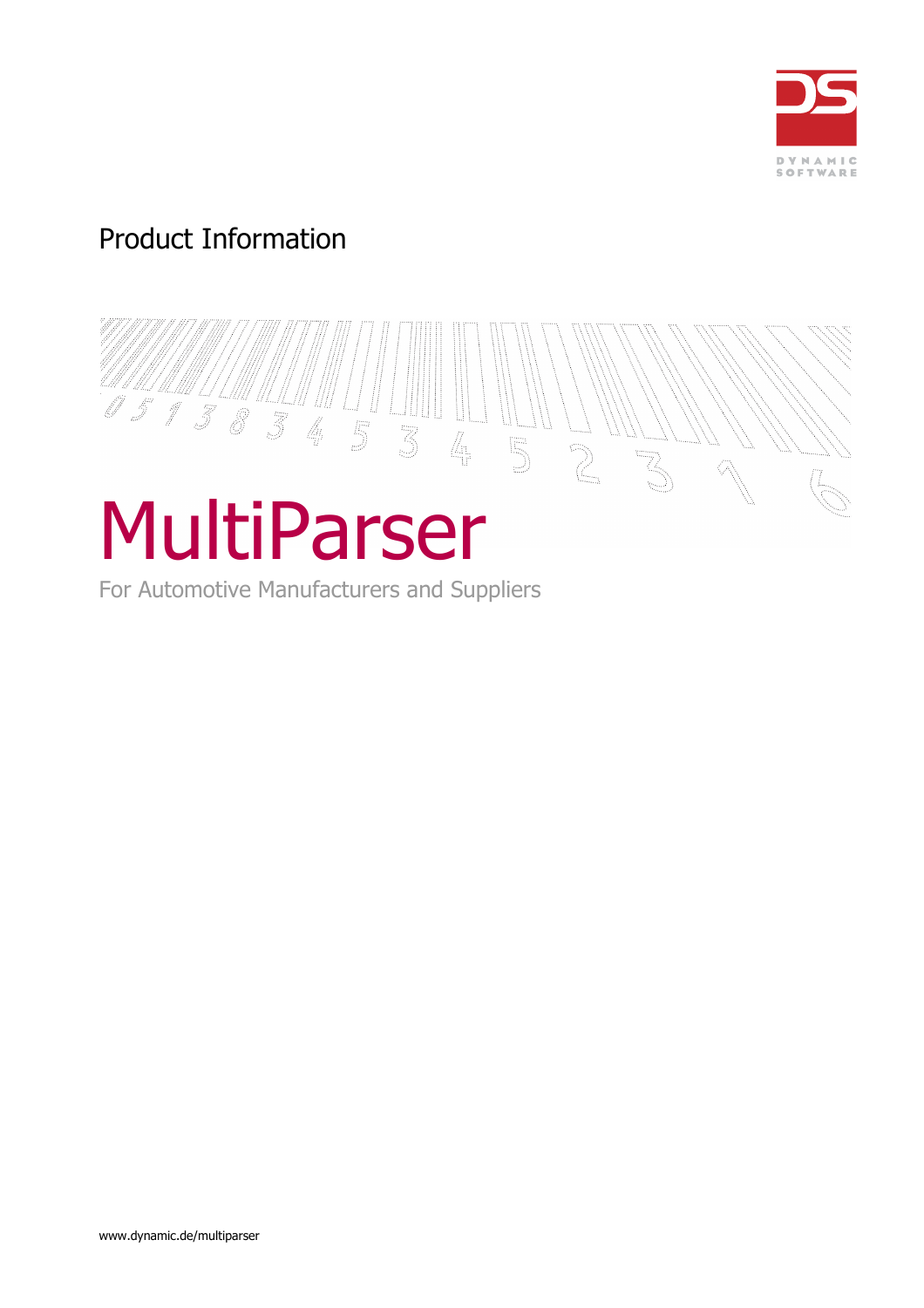

# **Optimize the quality of your ASNs.**

# **MultiParser for ASN validation and correction**

As a manufacturer or a supplier you certainly appreciate accurate advanced shipment notifications (ASNs). Use MultiParser to validate and correct all ASNs you receive or send.

#### **MultiParser for optimal collaboration with your partners**

Valid ASNs ensure that delivery data is successfully processed in subsequent systems and processes. The use of accurate ASNs will thus help you optimize collaboration with your suppliers and customers and will reflect positively on your company.

#### **MultiParser in your EDI environment**

You can easily integrate MultiParser into your existing EDI environment. MultiParser will validate the data of all ASNs you receive or send. After identifying the format of an ASN (e.g. VDA4913, AVIEXP), MultiParser will validate the ASN data against the relevant specification.

It is also possible to have the ASNs of a customer or supplier validated against different specifications for different plants, unloading points or processing systems. MultiParser registers, archives and statistically evaluates all ASNs. When MultiParser finds an error in an ASN it creates an error analysis report and notifies the sender of the ASN via email. Use MultiParser's comfortable user interface to correct an inaccurate ASN.

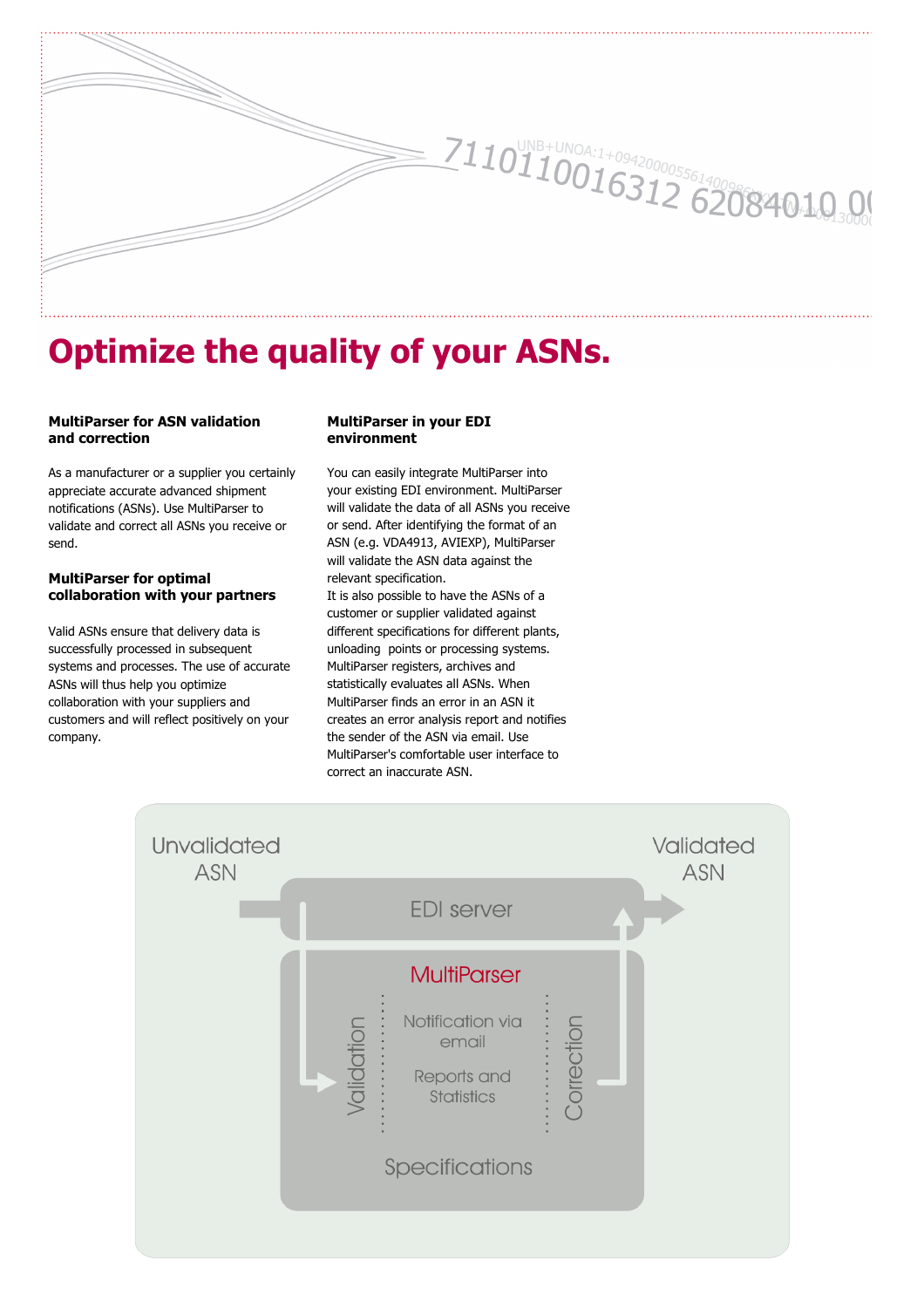

# **Choose between two MultiParser variants.**

Choose between two MultiParser variants the one that is best suited to meet your needs as a manufacturer, system integrator or supplier in the automotive industry.

# **MultiParser Standard Server**

#### **Automatic pre-dispatch validation of ASNs against customer specifications.**

MultiParser Standard Server analyzes the data of each ASN before dispatch and creates a detailed report, which will enable you to locate an error source fast and efficiently and remove errors. MultiParser Standard Server has an intuitive user interface which allows you to monitor all ASNs before dispatch and correct them if necessary, thus ensuring that only valid ASNs are dispatched to your customers.

### **MultiParser Professional Server**

**Automatic validation of all ASNs, both received and to be sent, against customers' or your own specifications.**

MultiParser Professional Server includes the MultiParser Standard Server functionality and additionally provides the following extensions:

You can implement new customers or suppliers yourself and select the specifications against which to validate the customers' or suppliers' ASNs. You can also create your own validation criteria for your inhouse formats or customize a standard format to meet your needs. When an error is found in an ASN received from a supplier MultiParser will send an error analysis report to the supplier via email.

| <b>Function</b>                                                                           | <b>Standard Server</b> | <b>Professional Server</b> |
|-------------------------------------------------------------------------------------------|------------------------|----------------------------|
| Validation of ASNs to be sent                                                             | V                      | N                          |
| Validation of ASNs received                                                               |                        | N                          |
| Automatic creation of analysis reports as PDF,<br>Excel or HTML files                     | V                      |                            |
| Automatic mail delivery in the case of inaccurate<br>ASNs                                 | N                      | V                          |
| Rule-based mail delivery                                                                  |                        | V                          |
| User interface                                                                            |                        |                            |
| - Monitoring                                                                              |                        | N                          |
| - Quick check<br>(validation using Copy & Paste)                                          |                        |                            |
| - Correction of inaccurate ASNs                                                           |                        |                            |
| - Specification editor                                                                    |                        |                            |
| Statistics module                                                                         |                        | V                          |
| Database connection                                                                       |                        |                            |
| Automatic update of subscribed specifications<br>via the web Spezifikationen über das Web |                        |                            |